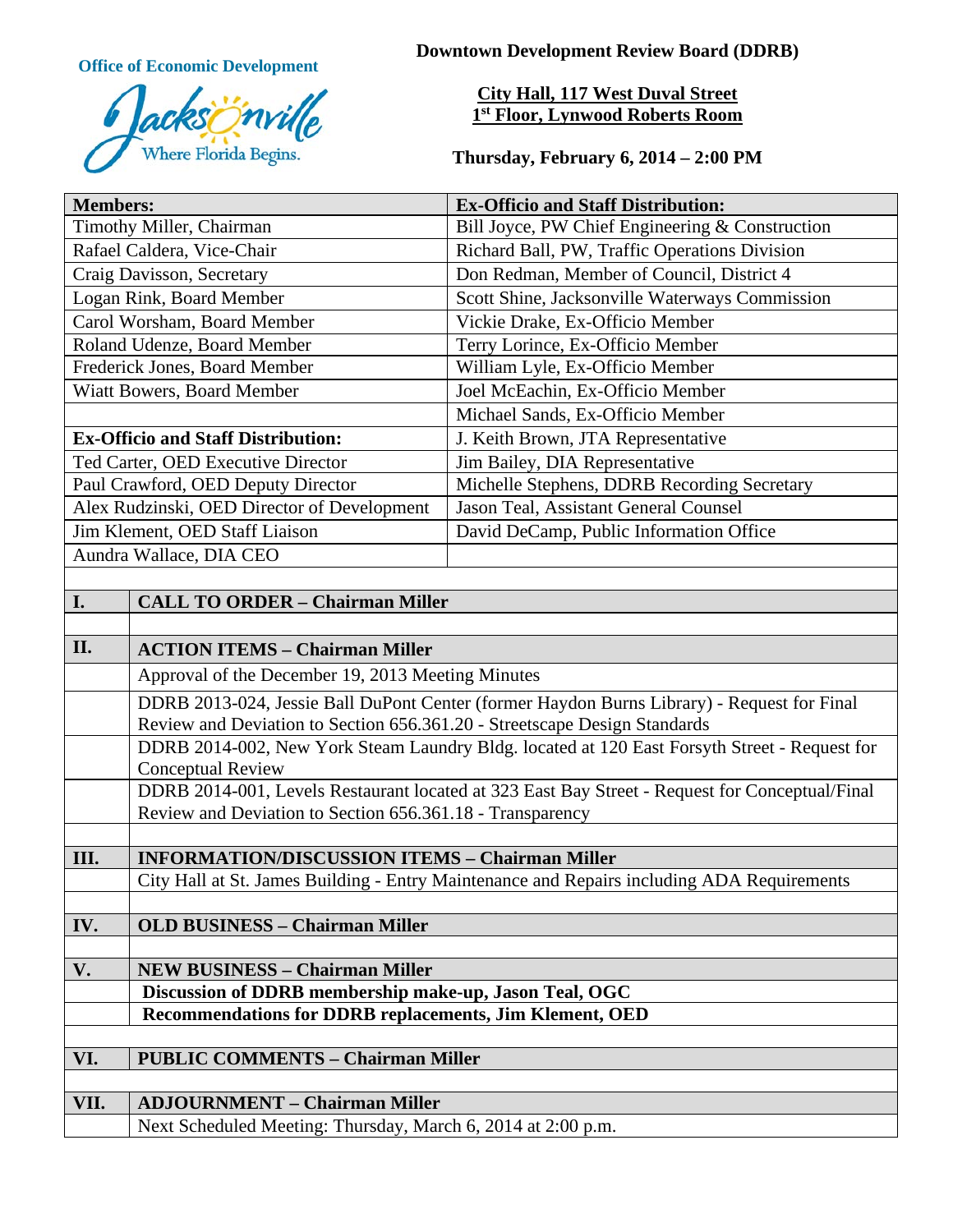

**Office of Economic Development**<br> **Downtown Development Review Board (DDRB) City Hall, 117 West Duval St. 1st Floor, Lynwood Roberts Room**

*Thursday, February 6, 2014 – 2:00 p.m.*

### *MEETING* **MINUTES**

**Board Members Present:** Chairman T. Miller, R. Caldera, C. Davisson, C. Worsham, R. Udenze, F. Jones, and W. Bowers

**Board Members Not Present:** L. Rink

**OED Staff Present:** Jim Klement, Staff Liaison; and Michelle Stephens, Recording Secretary

**Representing Office of General Counsel:** Jason Teal

# **I. CALL TO ORDER**

A quorum was confirmed and Chairman Miller called the meeting to order at approximately 2:05 p.m.

Chairman Miller acknowledged and introduced Mr. Frederick N. Jones and Mr. Wiatt Bowers, new DDRB Board members that were in attendance for their first meeting of the DDRB.

Chairman Miller asked anyone wishing to speak on a particular project to complete a public speaker card and reminded Board members to disclose if they had any ex-parte communication with any of the applicants presenting projects today or conflicts of interest prior to the item being addressed by the Board.

# **II. ACTION ITEMS**

# APPROVAL OF DECEMBER 19, 2013 DDRB MEETING MINUTES

## **A MOTION WAS MADE BY BOARD MEMBER C. WORSHAM AND SECONDED BY BOARD MEMBER R. CALDERA APPROVING THE DECEMBER 19, 2013 DDRB MEETING MINUTES. THE MOTION PASSED UNANIMOUSLY 7-0-0.**

# DDRB 2013-024, JESSIE BALL DUPONT CENTER (FORMER HAYDON BURNS LIBRARY) - REQUEST FOR FINAL REVIEW AND DEVIATION TO SECTION 656.361.20 - STREETSCAPE DESIGN STANDARDS

Mr. Klement reviewed the project report dated February 6, 2014. Mr. Teal reiterated that the building is designated a "Landmark" structure and has received a Certificate of Appropriateness on December 10, 2013 from the Jacksonville Historic Preservation Commission for proposed alternations that are outlined in the project report dated February 6, 2014. He suggested adding a condition (upon Board approval) that the project comply with all of the conditions from the Historic Preservation Commission.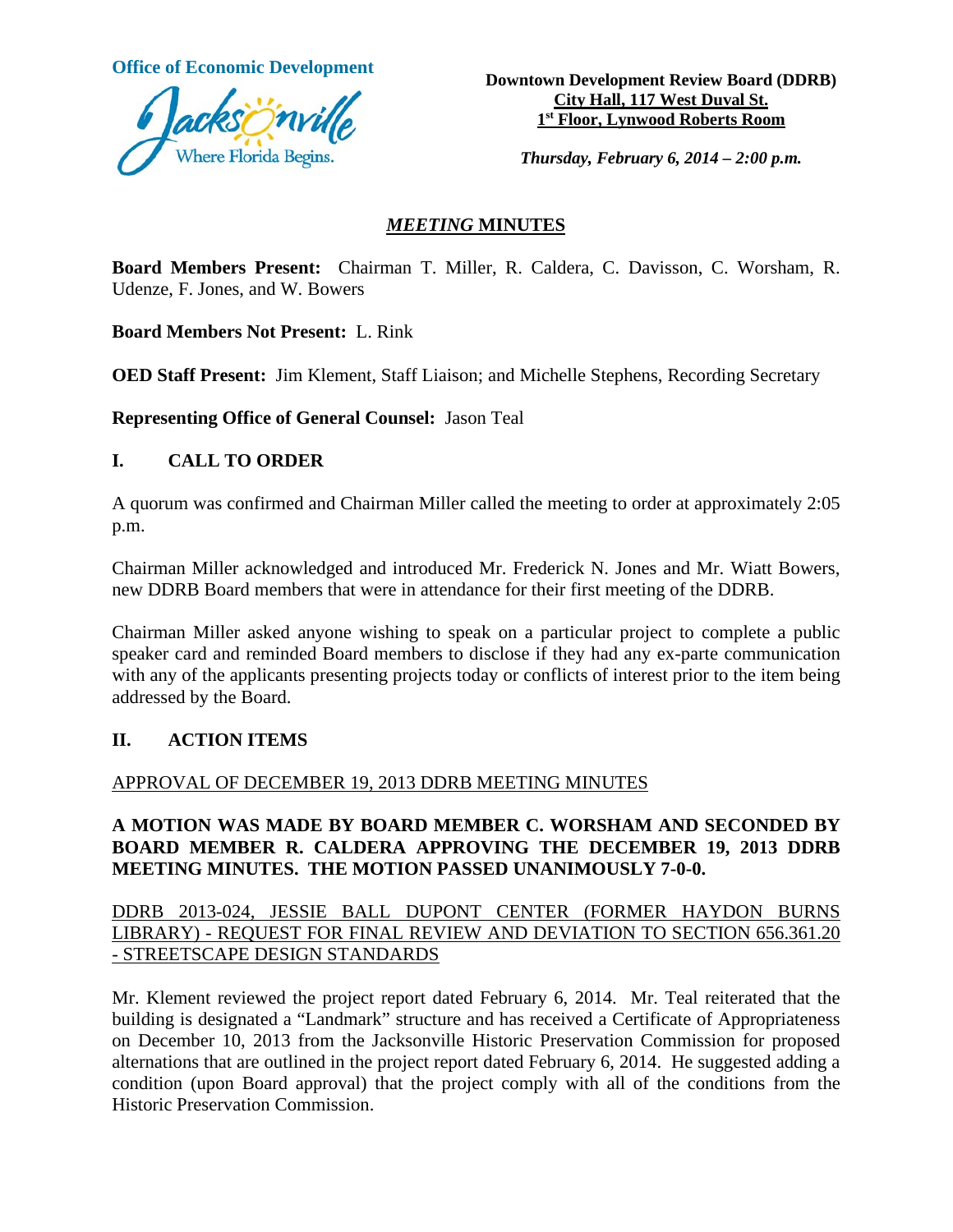Mr. Klement introduced Mr. Anthony Suttles, VP Danis Company contractor of record for the conversion of the Haydon Burns Library into the Jessie Ball DuPont Center. With him was Mr. William Morris, KBJ Architects, and Janet Whitmill, Landscape Architect who provided an overview of the project. Mr. Suttles reviewed the 5 conditions set forth by the Historic Preservation Commission, adding that fully intend to comply with the conditions.

- 1) All cleaning of the exterior elements be done under the guidance of the national park service preservation brief for cleaning and water repellant treatments for historic and masonry buildings.
- 2) Vertical wood bars on the corner of Ocean and Adams Street are incorporated into the new design for that elevation.
- 3) The marble corner stone is retained on the corner of Ocean and Adams St.
- 4) The glass mosaic sunscreen panels, be retained with an alternative transparent design of something other than the mosaic tile that is for the most part missing. He noted that this will be reviewed by the Historic Preservation Commission staff when they come up with the design.
- 5) Any small changes to the service area or the elevated south garden are reviewed with the Historic Preservation Commission staff to ensure that they don't conflict with any of the other stated concerns or action by the Commission that they had previously taken.

**A MOTION WAS MADE BY BOARD MEMBER R. CALDERA AND SECONDED BY BOARD MEMBER C. WORSHAM GRANTING APPROVAL FOR A DEVIATION TO SECTION 656.361.20.-STREETSCAPE DESIGN STANDARDS TO ALLOW MODIFICATIONS TO THE STREETSCAPE REQUIREMENTS ON THE FORSYTH STREET FRONTAGE FOR DDRB 2013-024. THE MOTION PASSED UNANIMOUSLY 7-0-0.**

**A MOTION WAS MADE BY BOARD MEMBER C. DAVISSON AND SECONDED BY BOARD MEMBER R. CALDERA GRANTING FINAL APPROVAL OF DDRB 2013-024 WITH THE CONDITION THAT THE APPLICANT COMPLY WITH THE CONDITIONS OF THE CERTIFICATE OF APPROPRIATENESS AS SET FORTH BY THE JACKSONVILLE HISTORIC PRESERVATION COMMISSION APPROVAL RECEIVED DECEMBER 10, 2013. THE MOTION PASSED UNANIMOUSLY 7-0-0.**

## DDRB 2014-002, NEW YORK STEAM LAUNDRY BLDG. LOCATED AT 120 EAST FORSYTH STREET - REQUEST FOR CONCEPTUAL REVIEW

Mr. Klement reviewed the project report dated February 6, 2014. Mr. Teal noted that the project was considered by the Jacksonville Historic Preservation Commission at its January 24, 2014 meeting and was granted approval with conditions noting that the DDRB is constrained by the conditions as set forth by the Jacksonville Historic Preservation Commission.

Mr. Klement introduced Mr. Bryan Sawyer, Architect for the project who provided an overview of the project.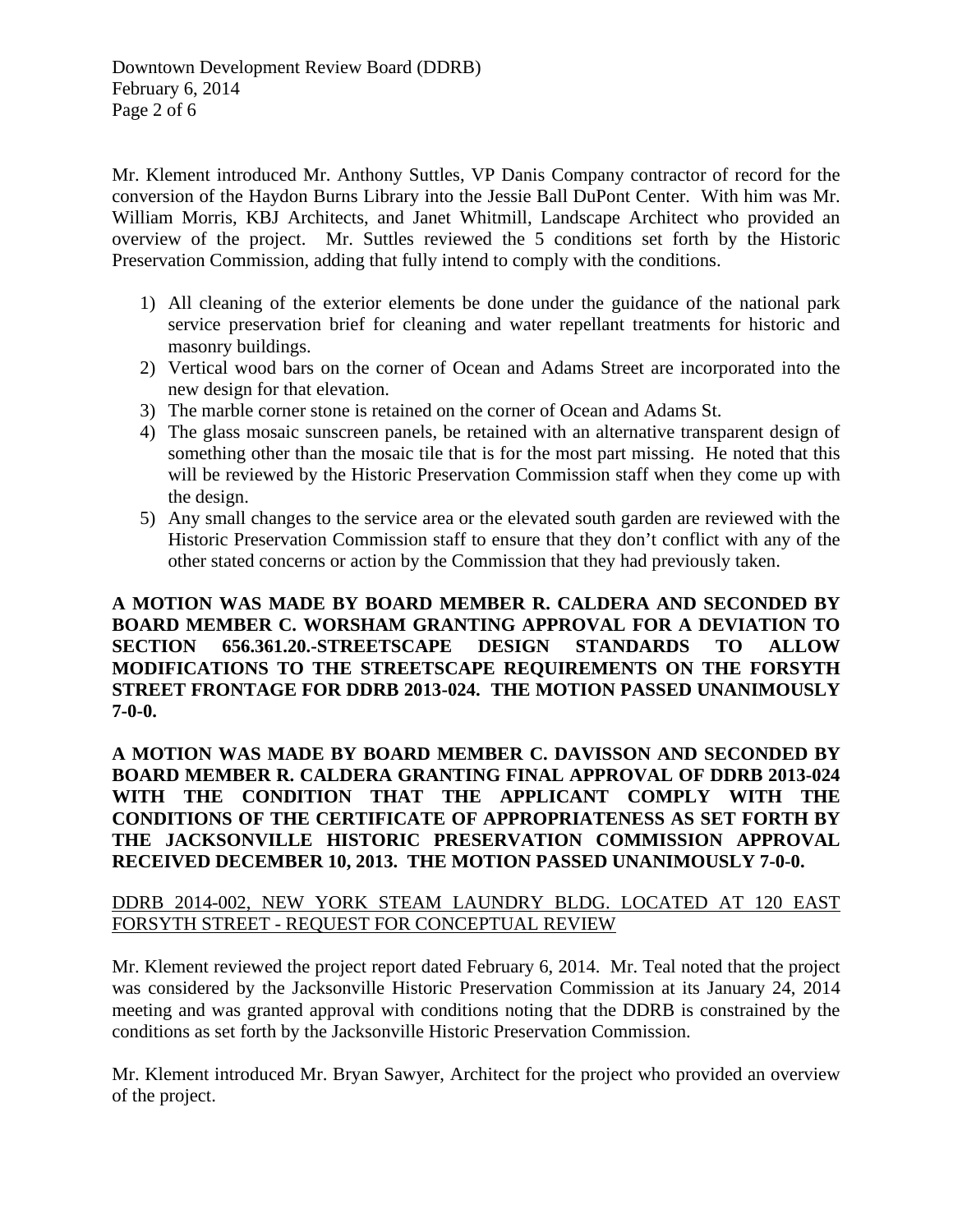Mr. Mike Langton, owner of the building commented that he does not like the knee walls and does not want the knee walls noting that the building is up six inches. The Historic Commission recommended the knee wall that is definable. They have not said how high it has to be. He added that when he returns for final review/approval he will be bringing a tenant for the building with him. He advised that it will be a restaurant tenant because that is what downtown needs. He noted that a restaurant tenant will drive a lot of the issues (fans, lighting, signage, streetscape, etc.) would be resolved once the restaurant tenant is confirmed.

Lisa Sheppard with the Historic Preservation Commission provided insight into the Commission's recommendations.

- Everyone understands the recess, we like the recess but as far as actually meeting the criteria, it does not do that.
- Staff offered a recommendation to split it (have the recess on one side, but maintain the historical edge on the other side). From a preservation stand point they are trying to maintain the character.
- In order to address the standard and the character issue, as well as from a safety standpoint because there is a very big drop that if you step backwards you are probably going to fall.
- The Commission did what they have done in a couple of situations in the historic district, which is to allow the recess, but to maintain the building edge by providing a wall. The exact specifications were not addressed as far as how tall the wall would be, or materials.
- They would be looking for a traditional approach to it.
- Agreed that the wall height shown today was a little high and could come down, and if it being stucco and colored obviously to match the building it draws a little more attention to it offering they could do something that ties in more with the columns.

The Board had a discussion that included pedestrian safety on the general sidewalk block area of the project, suggested the applicant consider a more creative color for the building. For final review, the Board would like to see color of the iron work and type of fixtures, and requested more information related to the knee wall and metal lace work for the exterior wall. The Board suggested a different material for the stucco (use metal materials from the building, and would like to see the project more in context with the surrounding area and elevations. There was a consensus of the Board that they do not care for the knee wall and requested the applicant provided a more desirable alternative to what was presented today.

**A MOTION WAS MADE BY BOARD MEMBER R. CALDERA AND SECONDED BY BOARD MEMBER F. JONES GRANTING CONCEPTUAL APPROVAL OF DDRB APPLICATION 2014-002 FOR THE NEW YORK STEAM LAUNDRY BUILDING LOCATED AT 120 EAST FORSYTH STREET SUBJECT TO THE CONDITION THAT THE APPLICANT SHALL PROVIDE DRAWINGS, SPECIFICATIONS AND INFORMATION SHOWING COMPLIANCE WITH THE STREETSCAPE STANDARDS FOR THE EAST FORSYTH STREET FRONTAGE INCLUDING LIGHTING FIXTURES, LANDSCAPE SPECIFICATIONS AND HARDSCAPE**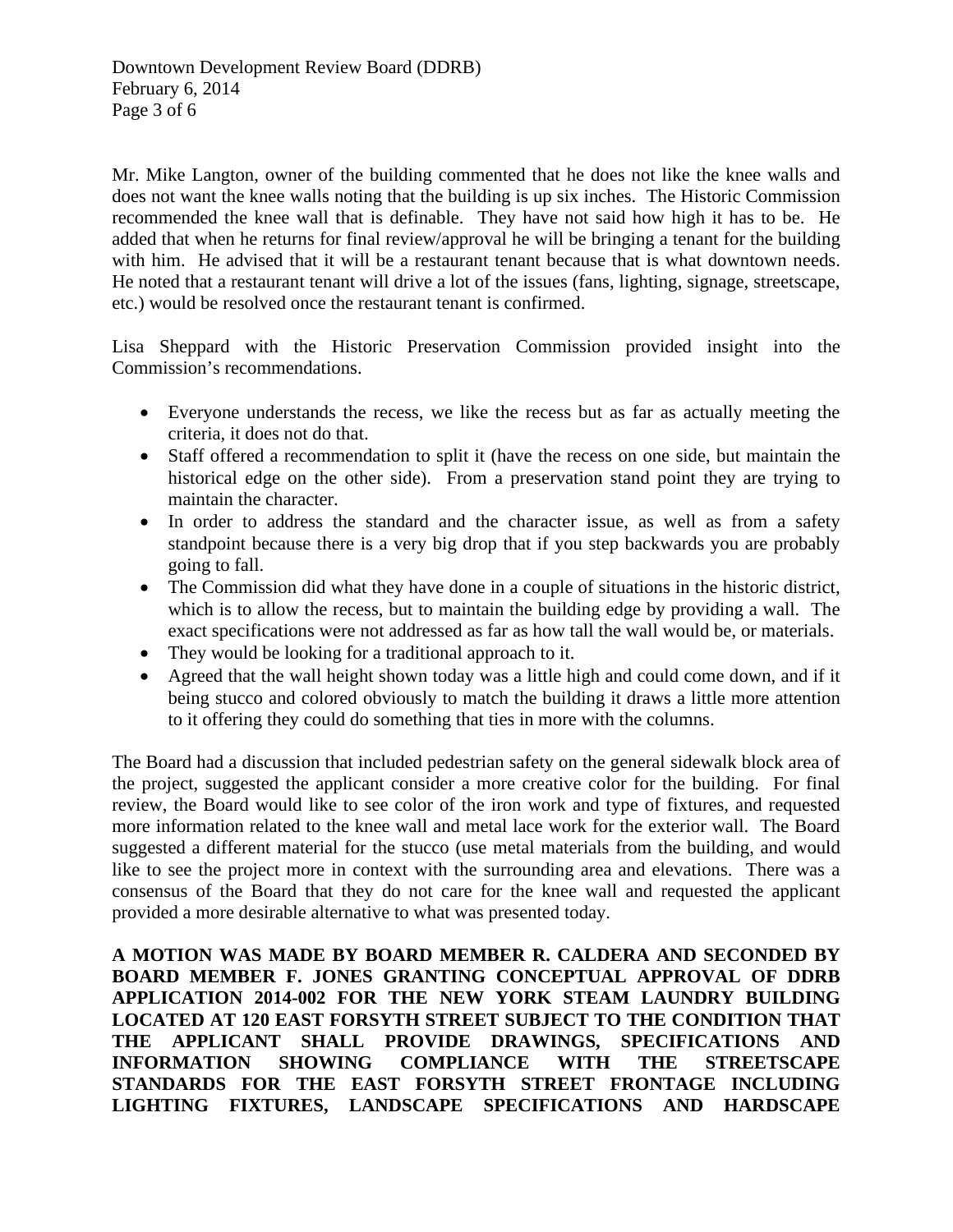**MATERIALS FOR THE SIDEWALK FRONTAGES PRIOR TO FINAL DDRB APPROVAL. ADDITIONALLY, THE DDRB REQUESTED THE APPLICANT FURTHER INVESTIGATE ALTERNATIVES TO THE ARCHITECTURAL TREATMENT OF THE EXTERIOR WALL OF THE COURT YARD SPACE ALONG THE FORSYTH STREET FRONTAGE. THE APPLICANT SHOULD ALSO PROVIDE ADDITIONAL "CONTEXT" INFORMATION INCLUDING THE FRONTAGE FACADES OF ADJACENT BUILDINGS AS WELL AS PROVIDE COMPLETE INFORMATION AS TO THE "KNEE-WALL" AND "METAL-LACE WORK" FOR THE EXTERIOR WALL AREA ALONG THE FORSYTH STREET FRONTAGE. THE MOTION PASSED UNANIMOUSLY 7-0-0.**

DDRB 2014-001, LEVELS RESTAURANT LOCATED AT 323 EAST BAY STREET - REQUEST FOR CONCEPTUAL/FINAL REVIEW AND DEVIATION TO SECTION 656.361.18 - TRANSPARENCY

Mr. Klement reviewed the project report dated February 6, 2013. He introduced Mr. John Allmand who provided an overview of the project.

The following were relative comments from the Board:

- Noted that the original building had plates of glass. Prefers to keep the integrity of the original three bays with windows.
- Does not care to wall off the building from the street.
- Commented that the project was too premature for materials.
- Several Board members did not care for the concept in general relating to the front of the building being walled and then also being covered with slat.
- Suggested instead of slate using something that looks like bays.
- Request to show building in context.
- The overall appearance of the building needs to be softened.

Overall, the Board was comfortable with the project in concept with the exception of transparency at the pedestrian level. The Board asked that the applicant investigate alternative transparency treatments or improvements to the East Bay Street frontage and agreed to hold a Special Meeting of the DDRB on February 11, 2014 at 3:00 pm to review the project for final approval.

**A MOTION WAS MADE BY BOARD MEMBER C. WORSHAM AND SECONDED BY BOARD MEMBER W. BOWERS GRANTING CONCEPTUAL APPROVAL OF DDRB 2014-001, LEVELS RESTAURANT LOCATED AT 323 EAST BAY STREET - THE MOTION PASSED UNANIMOULSY 7-0-0.**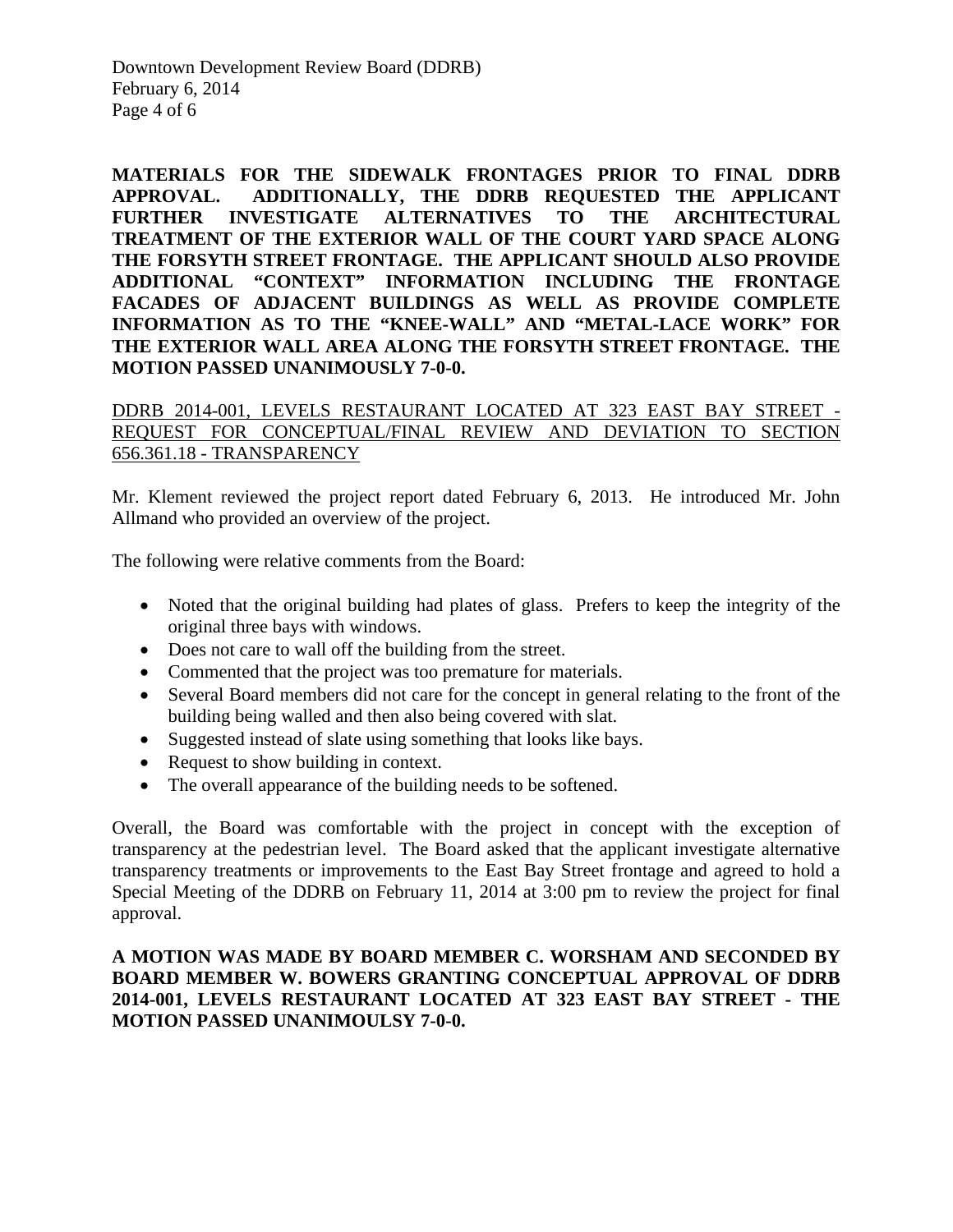Downtown Development Review Board (DDRB) February 6, 2014 Page 5 of 6

## **III. INFORMATION/DISCUSSION ITEMS**

For information purposes only Margie Seaman from Sellers Reality Group and Brian Sawyer were present on behalf of Mike Langton who was not able to attend to share a proposed development project, New York Steam Laundry Building currently the old Republic Title Building located at 120 East Forsyth St. (Information attached).

### **IV. OLD BUSINESS**

No old business was discussed.

#### **V. NEW BUSINESS**

Jim Klement distributed a current listing of all DDRB members and the status of their current term serving on the DDRB. It was noted that there are several Board members whose terms have expired, or will be expiring soon.

Reference: 656.361.7 (2)(c): A No member shall serve more than three consecutive full terms. A vacancy shall be filled in the same manner as the original appointment. (d) Members shall continue in office for the term of their respective office, or until they are reappointed and confirmed, or until their qualified successors have been appointed and confirmed.

Mr. Teal reviewed the process for appointing new members.

# **VI. PUBLIC COMMENTS**

Chris Flagg, 220 E. Forsyth St. expressed a need for increased diversity on the DDRB, and suggested that a full time artist position should be included as a member of the Board.

Board member Udenze suggested adding an artist and a business person to the Board's membership.

It was noted that the Board is heavy on architects.

It was noted that the change would require a change to the current legislation.

#### **VI. ADJOURNMENT**

There being no further business, Chair Miller adjourned the meeting at approximately 5:17 p.m.

The next DDRB meeting is scheduled for Thursday, March 6, 2014, at 2:00 p.m.